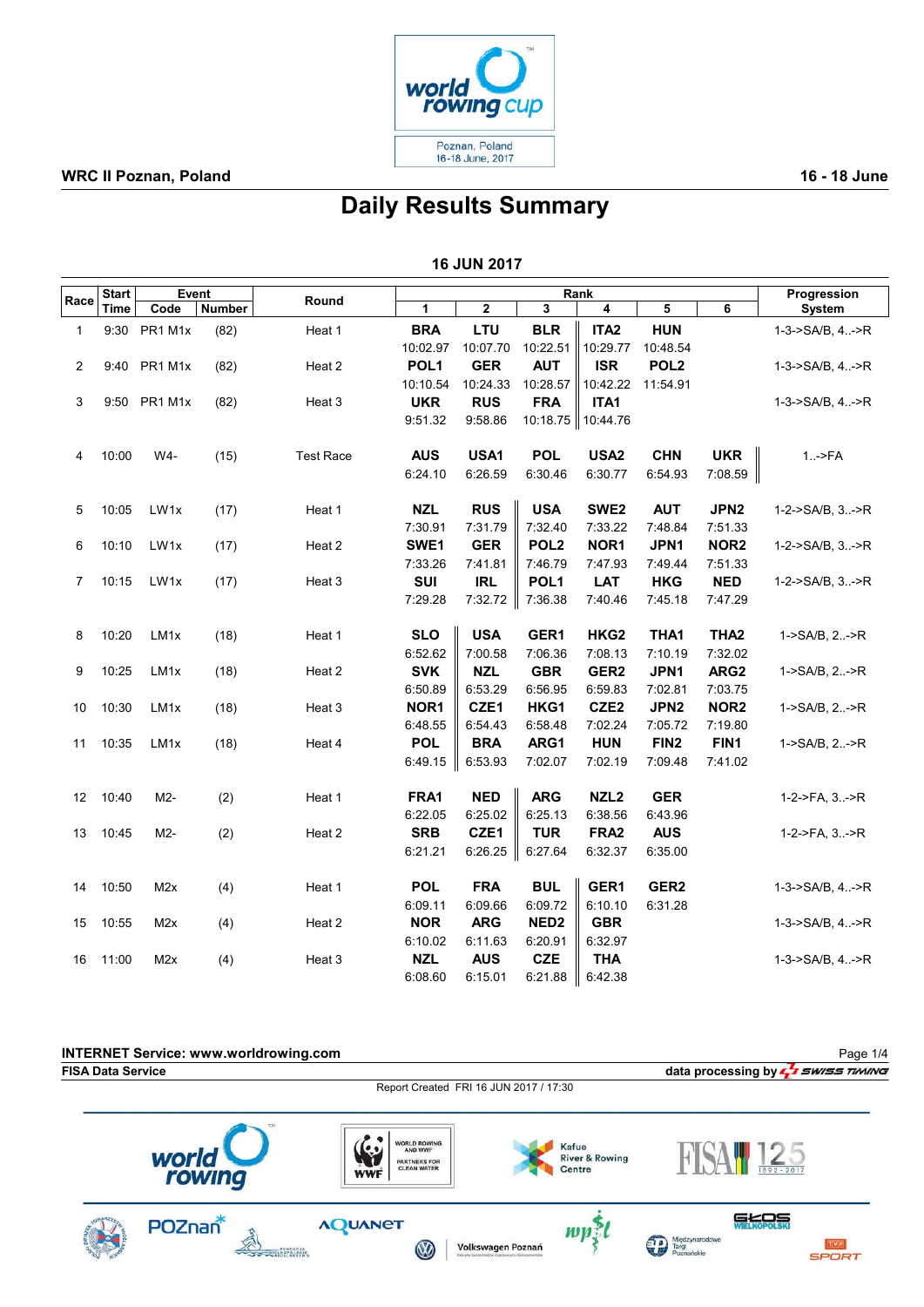

INTERNET Service: www.worldrowing.com

Page 2/4

# Daily Results Summary

|      |       |                  |               |                  |                  | <b>16 JUN 2017</b> |                         |                  |                         |                  |                         |
|------|-------|------------------|---------------|------------------|------------------|--------------------|-------------------------|------------------|-------------------------|------------------|-------------------------|
| Race | Start |                  | Event         | Round            |                  |                    |                         | Rank             |                         |                  | Progression             |
|      | Time  | Code             | <b>Number</b> |                  | $\mathbf{1}$     | $\mathbf 2$        | $\overline{\mathbf{3}}$ | $\overline{4}$   | $\overline{\mathbf{5}}$ | 6                | <b>System</b>           |
| 17   | 11:15 | W <sub>1</sub> x | (6)           | Heat 1           | CHN <sub>1</sub> | <b>UKR</b>         | USA1                    | USA <sub>2</sub> | <b>FIN</b>              | <b>JPN</b>       | 1-2->SA/B, 3->R         |
|      |       |                  |               |                  | 7:24.55          | 7:27.16            | 7:28.01                 | 7:37.15          | 7:45.44                 | 7:48.49          |                         |
| 18   | 11:20 | W <sub>1x</sub>  | (6)           | Heat 2           | GBR1             | <b>NZL</b>         | IRL1                    | IRL <sub>2</sub> | GER <sub>2</sub>        | AUT <sub>2</sub> | $1-2$ ->SA/B, $3. -$ >R |
|      |       |                  |               |                  | 7:23.36          | 7:24.53            | 7:24.84                 | 7:32.00          | 7:38.43                 | 7:39.24          |                         |
| 19   | 11:25 | W <sub>1x</sub>  | (6)           | Heat 3           | AUT1             | GER1               | <b>SWE</b>              | <b>CZE</b>       | GBR <sub>2</sub>        | <b>BRA</b>       | 1-2->SA/B, 3->R         |
|      |       |                  |               |                  | 7:22.50          | 7:27.51            | 7:32.37                 | 7:34.78          | 7:39.34                 | 7:42.80          |                         |
| 20   | 11:30 | M <sub>1</sub> x | (7)           | Heat 1           | <b>NZL</b>       | ARG1               | GBR1                    | <b>BLR</b>       | GBR <sub>2</sub>        | ARG <sub>2</sub> | $1-SA/B, 2.-R$          |
|      |       |                  |               |                  | 6:45.27          | 6:51.47            | 6:52.33                 | 6:54.19          | 6:55.53                 | 7:03.73          |                         |
| 21   | 11:35 | M <sub>1</sub> x | (7)           | Heat 2           | <b>CUB</b>       | <b>SUI</b>         | <b>CHI</b>              | JPN1             | JPN <sub>2</sub>        |                  | $1-SA/B, 2.-R$          |
|      |       |                  |               |                  | 6:43.31          | 6:52.80            | 6:56.70                 | 7:00.68          | 7:05.70                 |                  |                         |
| 22   | 11:40 | M <sub>1</sub> x | (7)           | Heat 3           | CRO1             | FIN <sub>2</sub>   | <b>SWE</b>              | <b>KAZ</b>       | <b>NOR</b>              |                  | 1->SA/B, 2->R           |
|      |       |                  |               |                  | 6:50.77          | 6:53.63            | 6:57.22                 | 6:58.80          | 7:15.31                 |                  |                         |
| 23   | 11:45 | M <sub>1</sub> x | (7)           | Heat 4           | <b>GER</b>       | FIN1               | <b>SRB</b>              | <b>BRA</b>       | NED1                    |                  | $1-SA/B, 2.-R$          |
|      |       |                  |               |                  | 6:48.73          | 6:52.29            | 6:58.94                 | 7:00.81          | 7:01.22                 |                  |                         |
| 24   | 11:50 | LM2-             | (19)          | <b>Test Race</b> | <b>IRL</b>       | <b>BRA</b>         | <b>GBR</b>              |                  |                         |                  | $1.-$ >FA               |
|      |       |                  |               |                  | 6:28.89          | 6:29.64            | 6:30.76                 |                  |                         |                  |                         |
| 25   | 11:55 | W2-              | (1)           | Heat 1           | USA1             | NZL <sub>2</sub>   | <b>AUS</b>              | <b>IRL</b>       |                         |                  | $1-PFA, 2. -PR$         |
|      |       |                  |               |                  | 7:03.91          | 7:06.46            | 7:14.31                 | 7:31.83          |                         |                  |                         |
| 26   | 12:00 | $W2-$            | (1)           | Heat 2           | NZL <sub>1</sub> | <b>CHI</b>         | <b>GBR</b>              | USA <sub>2</sub> |                         |                  | 1->FA, 2->R             |
|      |       |                  |               |                  | 6:54.27          | 7:10.63            | 7:17.83                 | 7:24.67          |                         |                  |                         |
| 27   | 12:05 | W2x              | (3)           | Heat 1           | <b>NZL</b>       | GER1               | <b>GBR</b>              | CHN <sub>1</sub> |                         |                  | 1->FA, 2->R             |
|      |       |                  |               |                  | 6:45.86          | 6:55.06            | 6:55.89                 | 7:02.34          |                         |                  |                         |
| 28   | 12:10 | W <sub>2</sub> x | (3)           | Heat 2           | CHN <sub>2</sub> | <b>AUS</b>         | <b>NOR</b>              | <b>CZE</b>       |                         |                  | $1-PFA, 2. -PR$         |
|      |       |                  |               |                  | 6:43.76          | 6:47.51            | 6:52.08                 | 6:53.81          |                         |                  |                         |
| 29   | 12:15 | M4-              | (5)           | Heat 1           | <b>AUS</b>       | <b>GER</b>         | <b>CHN</b>              | <b>ARG</b>       |                         |                  | $1-PFA, 2. -P R$        |
|      |       |                  |               |                  | 5:53.62          | 5:56.76            | 6:05.31                 | 6:05.94          |                         |                  |                         |
| 30   | 12:20 | M4-              | (5)           | Heat 2           | <b>GBR</b>       | <b>FRA</b>         | <b>CZE</b>              |                  |                         |                  | $1-PFA, 2. -PR$         |
|      |       |                  |               |                  | 5:44.29          | 5:51.21            | 5:52.76                 |                  |                         |                  |                         |
| 31   | 12:25 | LW <sub>2x</sub> | (8)           | Heat 1           | <b>POL</b>       | GBR1               | AUS <sub>2</sub>        | AUS1             |                         |                  | 1->FA, 2->R             |
|      |       |                  |               |                  | 6:57.00          | 6:58.07            | 7:10.22                 | 7:15.98          |                         |                  |                         |
| 32   | 12:30 | LW <sub>2x</sub> | (8)           | Heat 2           | CHN <sub>2</sub> | <b>GER</b>         | GBR <sub>2</sub>        | CHN <sub>1</sub> |                         |                  | $1-PFA, 2. -P R$        |
|      |       |                  |               |                  | 6:55.45          | 7:05.91            | 7:08.43                 | 7:15.61          |                         |                  |                         |

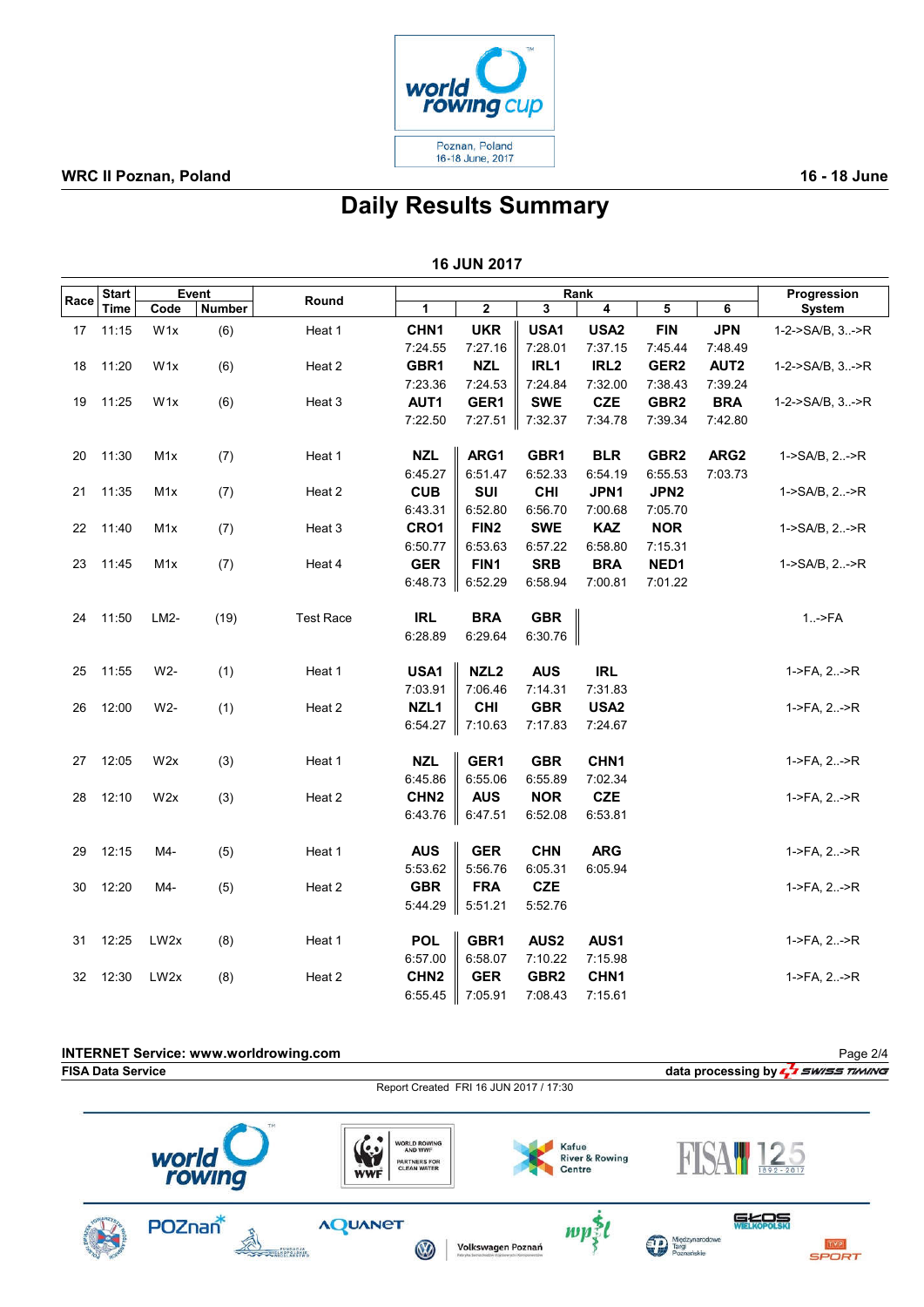

## Daily Results Summary

| <b>16 JUN 2017</b> |
|--------------------|
|--------------------|

|      | <b>Start</b> |                   | Event         |                  | Rank             |                  |                  |                  |                  |                  | Progression                             |
|------|--------------|-------------------|---------------|------------------|------------------|------------------|------------------|------------------|------------------|------------------|-----------------------------------------|
| Race | Time         | Code              | <b>Number</b> | Round            | 1                | $\overline{2}$   | 3                | 4                | 5                | 6                | <b>System</b>                           |
| 33   | 12:35        | LM <sub>2</sub> x | (9)           | Heat 1           | <b>IRL</b>       | CHN1             | <b>POL</b>       | <b>SLO</b>       | <b>USA</b>       | <b>HKG</b>       | 1->FA, 2->R                             |
|      |              |                   |               |                  | 6:18.58          | 6:20.60          | 6:25.68          | 6:28.39          | 6:35.21          | 6:46.17          |                                         |
| 34   | 12:40        | LM <sub>2</sub> x | (9)           | Heat 2           | <b>FRA</b>       | JPN2             | <b>GER</b>       | CHN <sub>2</sub> | JPN1             | <b>PER</b>       | 1->FA, 2->R                             |
|      |              |                   |               |                  | 6:16.61          | 6:26.33          | 6:30.78          | 6:33.36          | 6:41.48          | 7:02.15          |                                         |
| 35   | 12:45        | W4x               | (11)          | <b>Test Race</b> | <b>POL</b>       | <b>AUS</b>       | <b>GER</b>       | <b>CHN</b>       |                  |                  | $1.   FA$                               |
|      |              |                   |               |                  | 6:18.79          | 6:20.55          | 6:21.25          | 6:21.38          |                  |                  |                                         |
| 36   | 12:50        | M4x               | (12)          | Heat 1           | <b>POL</b>       | <b>GER</b>       | <b>NED</b>       | GBR <sub>2</sub> | <b>AUS</b>       |                  | 1-2->FA, 3->R                           |
|      |              |                   |               |                  | 5:41.83          | 5:43.04          | 5:43.14          | 5:50.06          | 5:57.73          |                  |                                         |
| 37   | 12:55        | M4x               | (12)          | Heat 2           | GBR1             | <b>FRA</b>       | <b>NOR</b>       | <b>NZL</b>       | <b>CHN</b>       |                  | 1-2->FA, 3->R                           |
|      |              |                   |               |                  | 5:40.47          | 5:42.14          | 5:44.64          | 5:45.60          | 6:05.93          |                  |                                         |
| 38   | 15:30        | LW1x              | (17)          | Repechage 1      | POL <sub>1</sub> | <b>USA</b>       | NOR1             | <b>HKG</b>       | JPN <sub>2</sub> | NOR <sub>2</sub> | 1-3->SA/B, 4->FC                        |
|      |              |                   |               |                  | 7:40.07          | 7:44.64          | 7:46.13          | 7:51.83          | 7:54.91          | 7:58.77          |                                         |
| 39   | 15:35        | LW1x              | (17)          | Repechage 2      | <b>NED</b>       | SWE <sub>2</sub> | <b>AUT</b>       | <b>LAT</b>       | POL <sub>2</sub> | JPN1             | 1-3->SA/B, 4->FC                        |
|      |              |                   |               |                  | 7:40.68          | 7:42.62          | 7:43.17          | 7:43.45          | 7:49.04          | 8:11.47          |                                         |
| 40   | 15:40        | LM <sub>1x</sub>  | (18)          | Repechage 1      | CZE <sub>2</sub> | <b>GBR</b>       | <b>USA</b>       | FIN <sub>2</sub> | THA <sub>2</sub> |                  | 1-2->SA/B, 3->FC,<br>4->FC or FD, 5->FD |
|      |              |                   |               |                  | 7:01.37          | 7:02.38          | 7:03.80          | 7:19.93          | 7:35.05          |                  |                                         |
| 41   | 15:45        | LM <sub>1x</sub>  | (18)          | Repechage 2      | <b>HUN</b>       | <b>NZL</b>       | HKG1             | ARG <sub>2</sub> | THA1             |                  | 1-2->SA/B, 3->FC,<br>4->FC or FD, 5->FD |
|      |              |                   |               |                  | 6:58.97          | 6:59.69          | 7:02.20          | 7:15.82          | 7:26.62          |                  |                                         |
| 42   | 15:50        | LM <sub>1x</sub>  | (18)          | Repechage 3      | CZE1             | ARG1             | NOR <sub>2</sub> | JPN1             | HKG <sub>2</sub> |                  | 1-2->SA/B, 3->FC,<br>4->FC or FD, 5->FD |
|      |              |                   |               |                  | 6:57.99          | 7:00.33          | 7:00.75          | 7:06.77          | 7:09.90          |                  |                                         |
| 44   | 16:00        | M2x               | (4)           | Repechage        | GER1             | <b>GBR</b>       | GER <sub>2</sub> | <b>THA</b>       |                  |                  | $1-3-SSA/B$                             |
|      |              |                   |               |                  | 6:27.59          | 6:33.03          | 6:35.39          | 6:44.13          |                  |                  |                                         |
| 45   | 16:05        | W <sub>1x</sub>   | (6)           | Repechage 1      | GER <sub>2</sub> | USA1             | IRL1             | <b>CZE</b>       | JPN              | <b>BRA</b>       | 1-3->SA/B, 4->FC                        |
|      |              |                   |               |                  | 7:36.33          | 7:37.52          | 7:39.08          | 7:39.70          | 7:55.11          | 8:03.78          |                                         |
| 46   | 16:10        | W <sub>1x</sub>   | (6)           | Repechage 2      | IRL <sub>2</sub> | AUT <sub>2</sub> | USA <sub>2</sub> | <b>FIN</b>       | <b>SWE</b>       | GBR <sub>2</sub> | 1-3->SA/B, 4->FC                        |
|      |              |                   |               |                  | 7:32.84          | 7:35.44          | 7:35.49          | 7:38.52          | 7:47.84          | 7:51.21          |                                         |
| 47   | 16:15        | M <sub>1</sub> x  | (7)           | Repechage 1      | GBR <sub>2</sub> | FIN1             | <b>SWE</b>       | JPN1             |                  |                  | 1-2->SA/B, 3->FC,                       |
|      |              |                   |               |                  | 6:57.67          | 6:59.13          | 7:03.68          | 7:17.81          |                  |                  | 4->FC or FD                             |
| 48   | 16:20        | M <sub>1</sub> x  | (7)           | Repechage 2      | <b>BLR</b>       | <b>CHI</b>       | NED1             | FIN <sub>2</sub> |                  |                  | 1-2->SA/B, 3->FC,                       |
|      |              |                   |               |                  | 6:59.70          | 7:03.07          | 7:03.11          | 7:05.89          |                  |                  | 4->FC or FD                             |